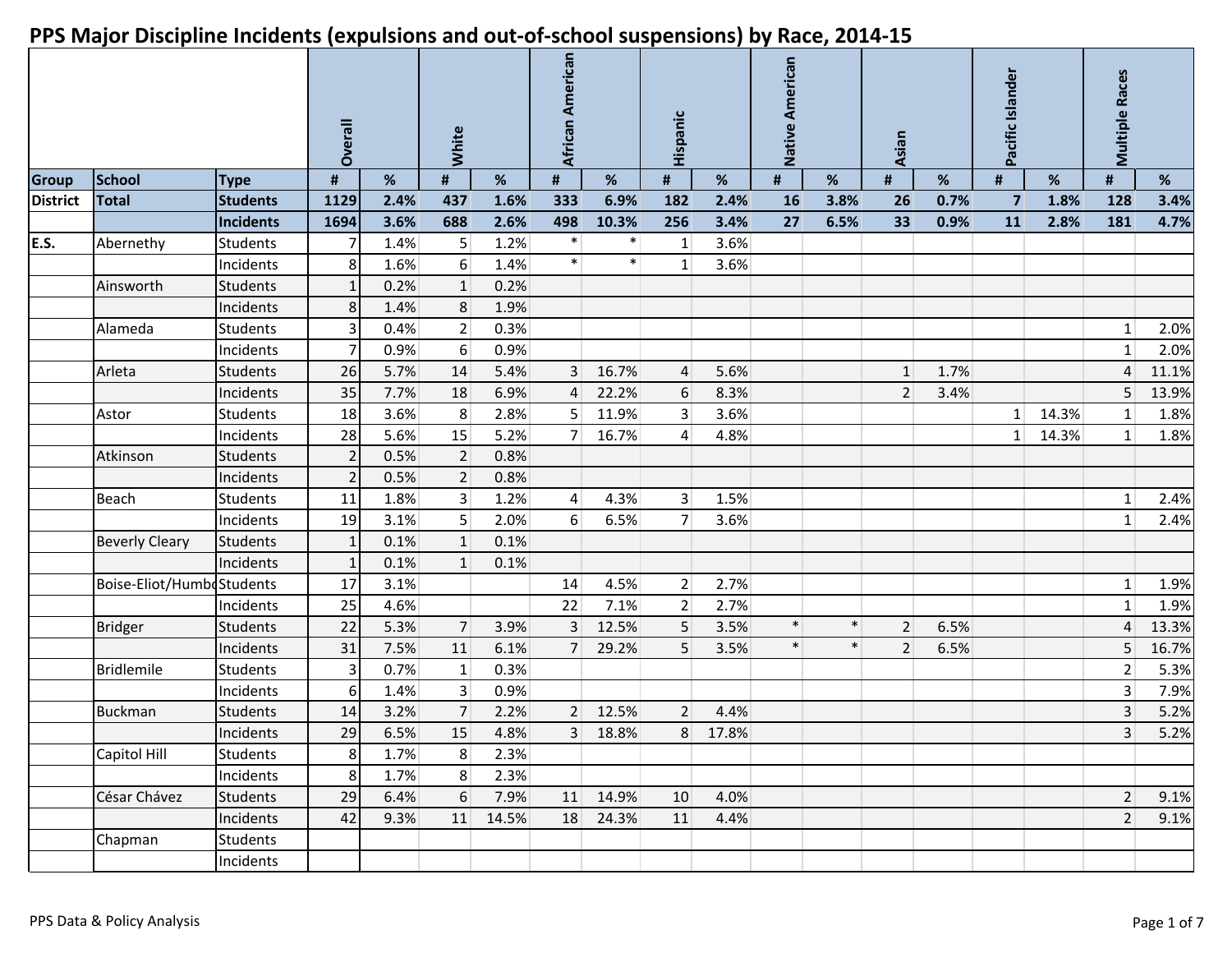|              |                         |                 | Overall |      | White          |       | African American |       | Hispanic        |       | American<br><b>Native</b> |        | Asian          |      | Pacific Islander |   | <b>Multiple Races</b> |       |
|--------------|-------------------------|-----------------|---------|------|----------------|-------|------------------|-------|-----------------|-------|---------------------------|--------|----------------|------|------------------|---|-----------------------|-------|
| <b>Group</b> | <b>School</b>           | <b>Type</b>     | #       | %    | #              | %     | #                | %     | #               | $\%$  | #                         | $\%$   | #              | %    | $\#$             | % | #                     | %     |
| E.S.         | <b>Creative Science</b> | Students        | 4       | 0.9% | $\overline{4}$ | 1.2%  |                  |       |                 |       |                           |        |                |      |                  |   |                       |       |
|              |                         | Incidents       | 4       | 0.9% | $\overline{4}$ | 1.2%  |                  |       |                 |       |                           |        |                |      |                  |   |                       |       |
|              | Creston                 | <b>Students</b> | Δ       | 1.1% | 3 <sup>2</sup> | 1.6%  |                  |       | $1\vert$        | 1.6%  |                           |        |                |      |                  |   |                       |       |
|              |                         | Incidents       | Δ       | 1.1% | 3 <sup>2</sup> | 1.6%  |                  |       | 1 <sup>1</sup>  | 1.6%  |                           |        |                |      |                  |   |                       |       |
|              | Duniway                 | <b>Students</b> |         | 0.4% | 2              | 0.5%  |                  |       |                 |       |                           |        |                |      |                  |   |                       |       |
|              |                         | Incidents       | 2       | 0.4% | 2 <sup>2</sup> | 0.5%  |                  |       |                 |       |                           |        |                |      |                  |   |                       |       |
|              | Faubion                 | <b>Students</b> | 18      | 3.5% | 5 <sup>2</sup> | 3.2%  | 12               | 7.9%  | 1               | 0.7%  |                           |        |                |      |                  |   |                       |       |
|              |                         | Incidents       | 21      | 4.1% | 6 <sup>1</sup> | 3.9%  | 14               | 9.3%  | 1               | 0.7%  |                           |        |                |      |                  |   |                       |       |
|              | <b>Forest Park</b>      | <b>Students</b> |         |      |                |       |                  |       |                 |       |                           |        |                |      |                  |   |                       |       |
|              |                         | Incidents       |         |      |                |       |                  |       |                 |       |                           |        |                |      |                  |   |                       |       |
|              | Glencoe                 | <b>Students</b> | 3       | 0.6% |                |       |                  |       | $1\vert$        | 2.4%  | $\ast$                    | $\ast$ |                |      |                  |   | $\mathbf{1}$          | 1.8%  |
|              |                         | Incidents       | 5       | 1.0% |                |       |                  |       | 2 <sup>1</sup>  | 4.9%  | $\ast$                    | $\ast$ |                |      |                  |   | $\overline{2}$        | 3.6%  |
|              | Grout                   | <b>Students</b> |         | 1.8% | 3 <sup>1</sup> | 1.5%  | $\mathbf{1}$     | 2.0%  | $1\overline{ }$ | 2.2%  | $1\vert$                  | 14.3%  |                |      |                  |   | $\mathbf{1}$          | 2.7%  |
|              |                         | Incidents       | 19      | 4.9% | 5 <sup>1</sup> | 2.6%  | 10               | 19.6% | $2 \nvert$      | 4.3%  | $1\vert$                  | 14.3%  |                |      |                  |   | $1\,$                 | 2.7%  |
|              | <b>Harrison Park</b>    | <b>Students</b> | 41      | 5.5% | 18             | 10.3% | 12               | 8.6%  | 3 <sup>1</sup>  | 2.1%  |                           |        | $\overline{4}$ | 1.8% |                  |   | $\vert 4 \vert$       | 8.9%  |
|              |                         | Incidents       | 69      | 9.3% | 31             | 17.8% | 22               | 15.7% | $\overline{4}$  | 2.8%  |                           |        | 7 <sup>1</sup> | 3.2% |                  |   | 5                     | 11.1% |
|              | Hayhurst                | <b>Students</b> | 9       | 1.9% | 5 <sup>1</sup> | 1.4%  |                  |       | 1               | 2.6%  |                           |        |                |      |                  |   | $\overline{3}$        | 6.1%  |
|              |                         | Incidents       | 20      | 4.1% | 13             | 3.6%  |                  |       | $1\overline{ }$ | 2.6%  |                           |        |                |      |                  |   | 6                     | 12.2% |
|              | Irvington               | <b>Students</b> | -1      | 0.2% |                |       | $1\vert$         | 1.1%  |                 |       |                           |        |                |      |                  |   |                       |       |
|              |                         | Incidents       | 1       | 0.2% |                |       | $1\vert$         | 1.1%  |                 |       |                           |        |                |      |                  |   |                       |       |
|              | James John              | <b>Students</b> | 4       | 0.9% | 2 <sup>2</sup> | 1.4%  | 1                | 2.9%  |                 |       | $\ast$                    | $\ast$ |                |      |                  |   |                       |       |
|              |                         | Incidents       | 6       | 1.3% | $\overline{4}$ | 2.7%  | 1                | 2.9%  |                 |       | $\ast$                    | $\ast$ |                |      |                  |   |                       |       |
|              | Kelly                   | <b>Students</b> | 17      | 2.7% | 9 <sup>1</sup> | 2.5%  | 3 <sup>2</sup>   | 9.7%  | $2 \vert$       | 1.6%  | $1\vert$                  | 14.3%  |                |      |                  |   | $\overline{2}$        | 6.7%  |
|              |                         | Incidents       | 24      | 3.8% | 9 <sup>1</sup> | 2.5%  | $\vert 4 \vert$  | 12.9% | $\overline{3}$  | 2.3%  | 3 <sup>1</sup>            | 42.9%  |                |      |                  |   | 5 <sup>1</sup>        | 16.7% |
|              | King                    | <b>Students</b> |         | 1.9% |                |       | 4                | 2.4%  | $1\overline{ }$ | 0.8%  | $\ast$                    | $\ast$ |                |      |                  |   | $\mathbf{1}$          | 3.0%  |
|              |                         | Incidents       |         | 1.9% |                |       | 4                | 2.4%  | 1               | 0.8%  | $\ast$                    | $\ast$ |                |      |                  |   | $\mathbf{1}$          | 3.0%  |
|              | Laurelhurst             | <b>Students</b> | 10      | 1.5% | 8 <sup>2</sup> | 1.5%  |                  |       | 2 <sup>1</sup>  | 5.4%  |                           |        |                |      |                  |   |                       |       |
|              |                         | Incidents       | 15      | 2.2% | 10             | 1.9%  |                  |       | 5 <sup>1</sup>  | 13.5% |                           |        |                |      |                  |   |                       |       |
|              | Lee                     | <b>Students</b> | 17      | 3.9% | 3 <sup>2</sup> | 2.3%  | 6                | 7.6%  | $\overline{3}$  | 4.4%  |                           |        | $\mathbf{1}$   | 1.0% |                  |   | $\overline{4}$        | 10.8% |
|              |                         | Incidents       | 24      | 5.6% | 3 <sup>1</sup> | 2.3%  | 10               | 12.7% | $\overline{4}$  | 5.9%  |                           |        | 1              | 1.0% |                  |   | $6 \overline{6}$      | 16.2% |
|              | Lent                    | <b>Students</b> | 24      | 4.3% | 9 <sup>1</sup> | 6.8%  | $\vert$          | 8.3%  | 3 <sup>1</sup>  | 1.2%  |                           |        | $1\vert$       | 1.1% |                  |   | 7                     | 19.4% |
|              |                         | Incidents       | 41      | 7.3% | 18             | 13.5% | 7                | 14.6% | 3 <sup>1</sup>  | 1.2%  |                           |        | 1              | 1.1% |                  |   | 12                    | 33.3% |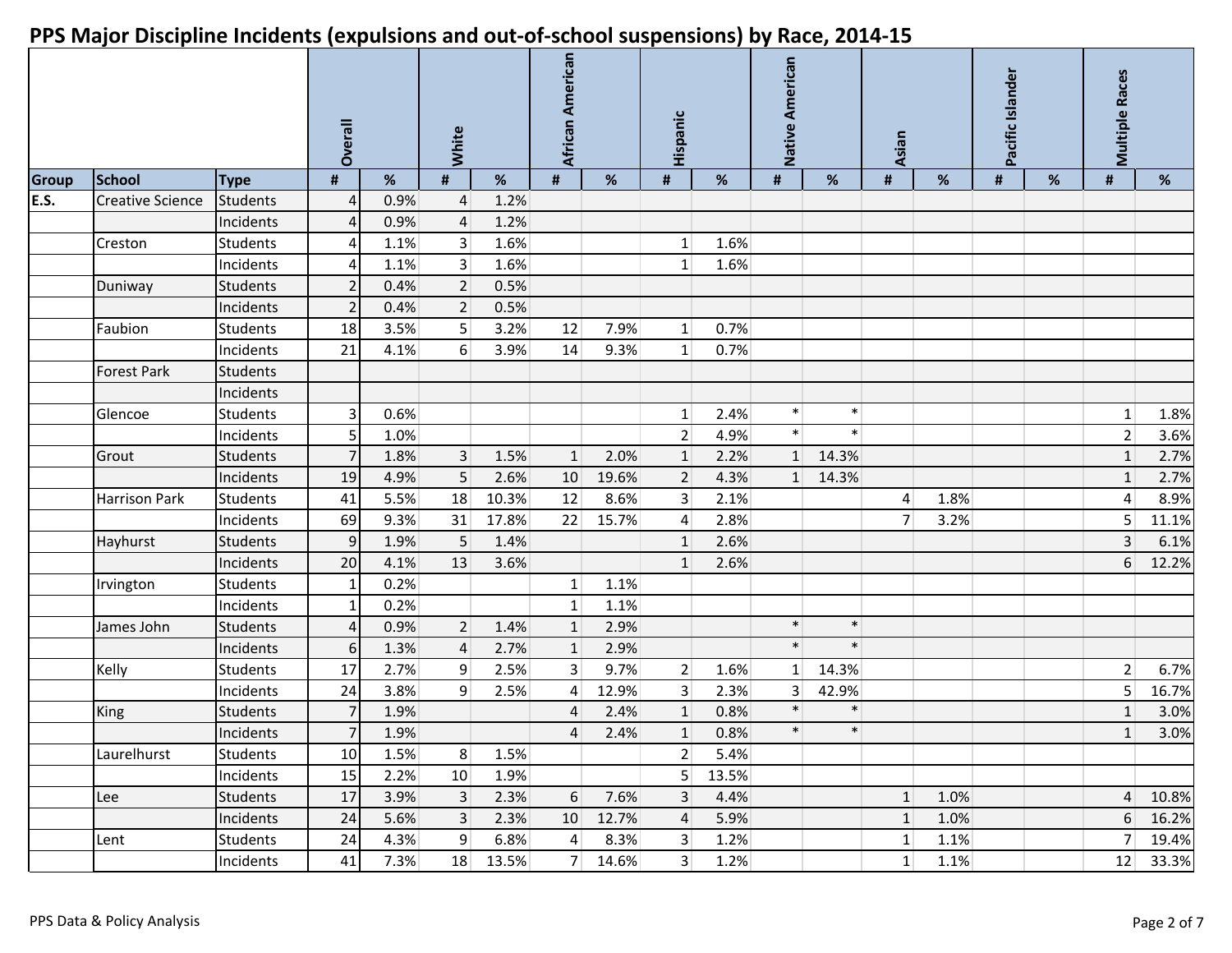|              |                 |                 | Overall         |      | White            |      | African American |       | Hispanic        |      | Native American |       | Asian          |      | Pacific Islander |       | <b>Multiple Races</b> |       |
|--------------|-----------------|-----------------|-----------------|------|------------------|------|------------------|-------|-----------------|------|-----------------|-------|----------------|------|------------------|-------|-----------------------|-------|
| <b>Group</b> | <b>School</b>   | <b>Type</b>     | $\pmb{\sharp}$  | $\%$ | #                | %    | #                | %     | #               | $\%$ | $\pmb{\sharp}$  | %     | $\pmb{\sharp}$ | $\%$ | #                | %     | #                     | %     |
| E.S.         | Lewis           | <b>Students</b> | 6 <sup>1</sup>  | 1.6% | $\overline{4}$   | 1.4% |                  |       |                 |      |                 |       |                |      |                  |       | $\overline{2}$        | 5.7%  |
|              |                 | Incidents       | 10 <sup>1</sup> | 2.6% | 8 <sup>1</sup>   | 2.8% |                  |       |                 |      |                 |       |                |      |                  |       | $\overline{2}$        | 5.7%  |
|              | Llewellyn       | Students        |                 |      |                  |      |                  |       |                 |      |                 |       |                |      |                  |       |                       |       |
|              |                 | Incidents       |                 |      |                  |      |                  |       |                 |      |                 |       |                |      |                  |       |                       |       |
|              | Maplewood       | <b>Students</b> |                 |      |                  |      |                  |       |                 |      |                 |       |                |      |                  |       |                       |       |
|              |                 | Incidents       |                 |      |                  |      |                  |       |                 |      |                 |       |                |      |                  |       |                       |       |
|              | Markham         | Students        | $6 \mid$        | 1.6% | $\vert 4 \vert$  | 1.8% | $1\vert$         | 1.3%  | $1\vert$        | 2.2% |                 |       |                |      |                  |       |                       |       |
|              |                 | Incidents       | 10              | 2.6% | 7 <sup>1</sup>   | 3.2% | $1\vert$         | 1.3%  | 2               | 4.4% |                 |       |                |      |                  |       |                       |       |
|              | Marysville      | <b>Students</b> | 12              | 3.0% | 5 <sup>1</sup>   | 3.2% | $\overline{2}$   | 5.9%  | $1\overline{ }$ | 1.3% |                 |       |                |      | $\mathbf{1}$     | 7.7%  | 3                     | 8.8%  |
|              |                 | Incidents       | 16              | 4.0% | $6 \mid$         | 3.8% | $\overline{3}$   | 8.8%  | $1\overline{ }$ | 1.3% |                 |       |                |      | $\overline{3}$   | 23.1% | 3                     | 8.8%  |
|              | Peninsula       | Students        |                 | 1.8% | 2                | 1.4% | 3 <sup>2</sup>   | 4.8%  | 1               | 0.8% |                 |       |                |      |                  |       | $\mathbf{1}$          | 3.8%  |
|              |                 | Incidents       | 10              | 2.5% | $\overline{3}$   | 2.1% | 3 <sup>1</sup>   | 4.8%  | 1               | 0.8% |                 |       |                |      |                  |       | 3 <sup>1</sup>        | 11.5% |
|              | Richmond        | Students        |                 |      |                  |      |                  |       |                 |      |                 |       |                |      |                  |       |                       |       |
|              |                 | Incidents       |                 |      |                  |      |                  |       |                 |      |                 |       |                |      |                  |       |                       |       |
|              | Rieke           | Students        |                 |      |                  |      |                  |       |                 |      |                 |       |                |      |                  |       |                       |       |
|              |                 | Incidents       |                 |      |                  |      |                  |       |                 |      |                 |       |                |      |                  |       |                       |       |
|              | Rigler          | Students        | $6 \mid$        | 1.3% | 1                | 1.0% | 2 <sup>1</sup>   | 3.4%  | 2 <sup>1</sup>  | 0.8% |                 |       |                |      |                  |       | $\mathbf{1}$          | 3.0%  |
|              |                 | Incidents       | 6I              | 1.3% | $\mathbf{1}$     | 1.0% | $2 \overline{ }$ | 3.4%  | $2 \nvert$      | 0.8% |                 |       |                |      |                  |       | $\mathbf{1}$          | 3.0%  |
|              | Rosa Parks      | Students        | 9 <sub>l</sub>  | 2.6% | $\overline{2}$   | 4.4% | 5 <sup>1</sup>   | 3.2%  | 1               | 1.0% |                 |       |                |      |                  |       | $\mathbf{1}$          | 3.6%  |
|              |                 | Incidents       | 13              | 3.8% | 2                | 4.4% | 9                | 5.8%  | $1\vert$        | 1.0% |                 |       |                |      |                  |       | $\mathbf{1}$          | 3.6%  |
|              | Roseway Heights | Students        | 22              | 3.3% | 10               | 2.4% | $\overline{3}$   | 7.1%  | 2 <sup>1</sup>  | 4.0% |                 |       | $\mathbf{1}$   | 1.1% |                  |       | 6                     | 10.9% |
|              |                 | Incidents       | 40              | 6.0% | 15               | 3.5% | 8 <sup>1</sup>   | 19.0% | 2 <sup>1</sup>  | 4.0% |                 |       | $\mathbf{1}$   | 1.1% |                  |       | 14                    | 25.5% |
|              | Sabin           | <b>Students</b> | 3               | 0.6% | $1\overline{ }$  | 0.3% |                  |       |                 |      |                 |       |                |      |                  |       | $\overline{2}$        | 3.6%  |
|              |                 | Incidents       | 3               | 0.6% | $1\vert$         | 0.3% |                  |       |                 |      |                 |       |                |      |                  |       | $\overline{2}$        | 3.6%  |
|              | Scott           | <b>Students</b> | 19              | 4.0% |                  |      | 6                | 10.2% | 10              | 3.8% | $1\overline{ }$ | 16.7% |                |      |                  |       | $\overline{2}$        | 9.1%  |
|              |                 | Incidents       | 27              | 5.6% |                  |      | 11               | 18.6% | 13              | 4.9% | 1               | 16.7% |                |      |                  |       | $\overline{2}$        | 9.1%  |
|              | Sitton          | <b>Students</b> | $6 \mid$        | 1.5% | 2                | 1.9% | $1\vert$         | 1.5%  | 3 <sup>1</sup>  | 1.9% |                 |       |                |      |                  |       |                       |       |
|              |                 | Incidents       | 6 <sup>1</sup>  | 1.5% | 2                | 1.9% | 1                | 1.5%  | 3 <sup>1</sup>  | 1.9% |                 |       |                |      |                  |       |                       |       |
|              | Skyline         | <b>Students</b> | $\overline{3}$  | 1.0% | 3 <sup>1</sup>   | 1.2% |                  |       |                 |      |                 |       |                |      |                  |       |                       |       |
|              |                 | Incidents       | $6 \mid$        | 1.9% | $6 \overline{6}$ | 2.5% |                  |       |                 |      |                 |       |                |      |                  |       |                       |       |
|              | Stephenson      | <b>Students</b> | $\mathbf{1}$    | 0.3% | $1\vert$         | 0.4% |                  |       |                 |      |                 |       |                |      |                  |       |                       |       |
|              |                 | Incidents       |                 | 0.3% | $1\vert$         | 0.4% |                  |       |                 |      |                 |       |                |      |                  |       |                       |       |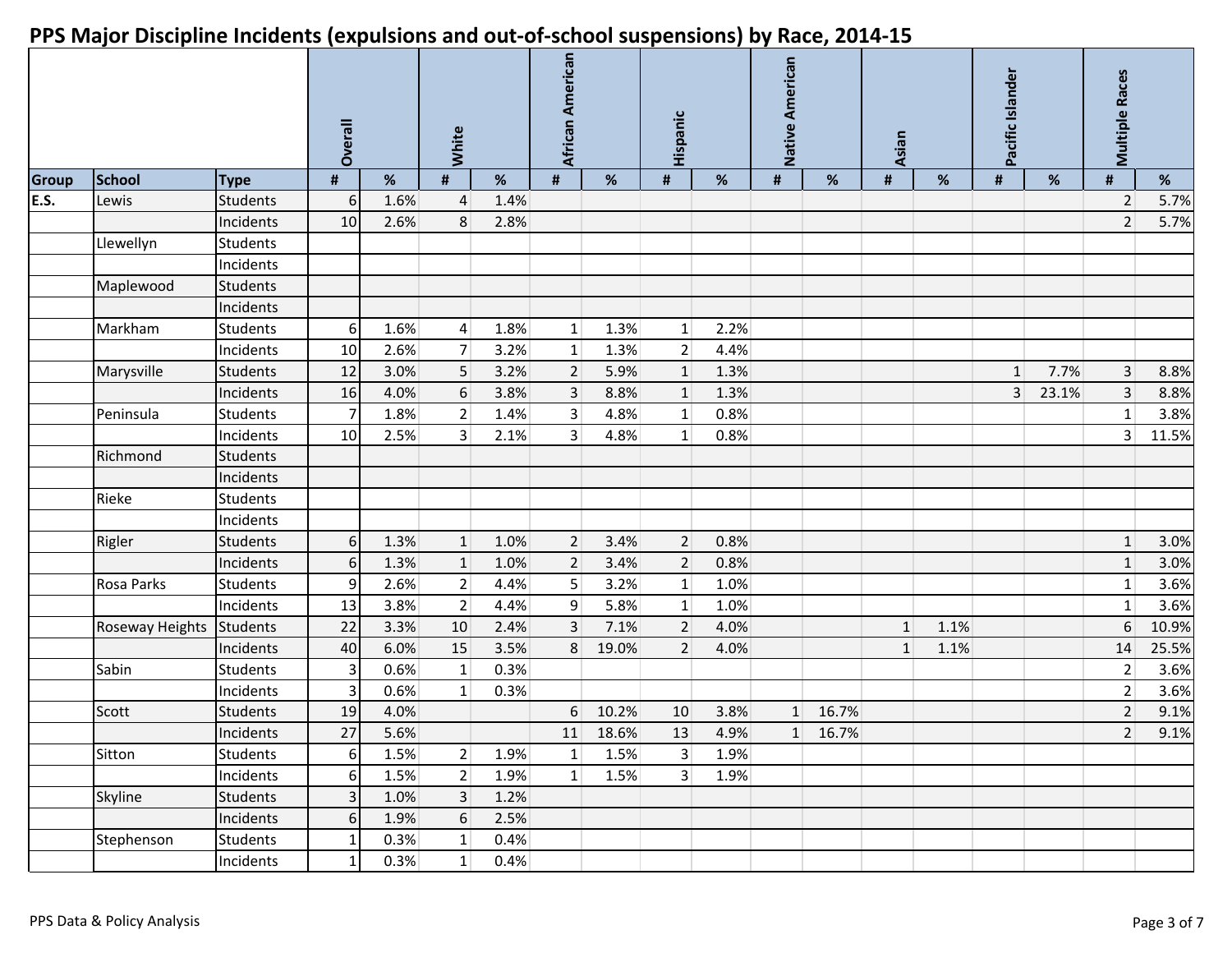|              |                                   |                 | Overall    |       | White            |       | African American |       | Hispanic         |       | American<br>Native |       | Asian          |       | Pacific Islander |      | <b>Multiple Races</b> |      |
|--------------|-----------------------------------|-----------------|------------|-------|------------------|-------|------------------|-------|------------------|-------|--------------------|-------|----------------|-------|------------------|------|-----------------------|------|
| <b>Group</b> | <b>School</b>                     | <b>Type</b>     | $\pmb{\#}$ | %     | #                | %     | #                | %     | #                | %     | #                  | %     | $\pmb{\#}$     | %     | #                | %    | #                     | %    |
| E.S.         | <b>Sunnyside Environ Students</b> |                 |            | 1.2%  | 4                | 0.9%  |                  |       | $\overline{2}$   | 4.4%  |                    |       |                |       |                  |      | $\mathbf{1}$          | 2.0% |
|              |                                   | Incidents       | 11         | 1.9%  | 5                | 1.1%  |                  |       | $\overline{2}$   | 4.4%  |                    |       |                |       |                  |      | 4                     | 7.8% |
|              | Vernon                            | <b>Students</b> | 5          | 1.3%  | 1                | 0.6%  | 2                | 1.9%  |                  |       |                    |       |                |       |                  |      | $\overline{2}$        | 5.1% |
|              |                                   | Incidents       | 6          | 1.6%  | $1\vert$         | 0.6%  | 2 <sup>1</sup>   | 1.9%  |                  |       |                    |       |                |       |                  |      | $\overline{3}$        | 7.7% |
|              | Vestal                            | <b>Students</b> |            |       |                  |       |                  |       |                  |       |                    |       |                |       |                  |      |                       |      |
|              |                                   | Incidents       |            |       |                  |       |                  |       |                  |       |                    |       |                |       |                  |      |                       |      |
|              | Whitman                           | <b>Students</b> |            | 1.3%  | $\overline{4}$   | 3.3%  |                  |       |                  |       |                    |       |                |       |                  |      |                       |      |
|              |                                   | Incidents       | 5          | 1.6%  | 5                | 4.1%  |                  |       |                  |       |                    |       |                |       |                  |      |                       |      |
|              | Winterhaven                       | <b>Students</b> | 3          | 0.9%  | $\overline{3}$   | 1.1%  |                  |       |                  |       |                    |       |                |       |                  |      |                       |      |
|              |                                   | Incidents       |            | 0.9%  | 3 <sup>1</sup>   | 1.1%  |                  |       |                  |       |                    |       |                |       |                  |      |                       |      |
|              | Woodlawn                          | <b>Students</b> | 11         | 2.5%  | 2                | 2.8%  | 7 <sup>1</sup>   | 3.1%  | $1\vert$         | 1.0%  |                    |       |                |       | $1\vert$         | 5.0% |                       |      |
|              |                                   | Incidents       | 13         | 2.9%  | 2 <sup>1</sup>   | 2.8%  | 9 <sup>1</sup>   | 4.0%  | 1                | 1.0%  |                    |       |                |       | $\mathbf{1}$     | 5.0% |                       |      |
|              | Woodmere                          | <b>Students</b> | 21         | 6.2%  | 13               | 10.5% | $\overline{4}$   | 16.7% | 3 <sup>1</sup>   | 3.8%  |                    |       | $1\vert$       | 1.4%  |                  |      |                       |      |
|              |                                   | Incidents       | 35         | 10.4% | 24               | 19.4% | 6 <sup>1</sup>   | 25.0% | 4                | 5.1%  |                    |       | $\mathbf{1}$   | 1.4%  |                  |      |                       |      |
|              | Woodstock                         | <b>Students</b> | 6          | 1.2%  | 3 <sup>1</sup>   | 1.2%  |                  |       | $1\vert$         | 3.4%  |                    |       | $1\vert$       | 0.7%  |                  |      | 1                     | 1.5% |
|              |                                   | Incidents       |            | 1.4%  | $\overline{4}$   | 1.6%  |                  |       | 1                | 3.4%  |                    |       | 1 <sup>1</sup> | 0.7%  |                  |      | $1\,$                 | 1.5% |
|              | Chief Joseph/OckleStudents        |                 | 13         | 2.1%  | 3 <sup>1</sup>   | 0.9%  | 1                | 1.0%  | $6 \overline{6}$ | 8.7%  | $\mathbf{1}$       | 8.3%  |                |       |                  |      | $\overline{2}$        | 3.2% |
|              |                                   | Incidents       | 33         | 5.3%  | 8                | 2.4%  | $1\vert$         | 1.0%  | 16               | 23.2% | 5 <sup>1</sup>     | 41.7% |                |       |                  |      | $\overline{3}$        | 4.8% |
|              | <b>Total</b>                      | <b>Students</b> | 496        | 1.8%  | 202              | 1.4%  | 123              | 4.4%  | 82               | 1.8%  | 8                  | 3.9%  | 12             | 0.6%  | 3                | 1.2% | 66                    | 2.9% |
|              |                                   | Incidents       | 772        | 2.9%  | 321              | 2.1%  | 197              | 7.1%  | 120              | 2.7%  | 14                 | 6.8%  | <b>16</b>      | 0.8%  | 5                | 2.0% | 99                    | 4.3% |
| M.S.         | Beaumont                          | <b>Students</b> |            | 1.3%  | $\overline{2}$   | 0.7%  | $\overline{2}$   | 3.1%  | $\mathbf{1}$     | 0.9%  |                    |       |                |       |                  |      | $\overline{2}$        | 3.5% |
|              |                                   | Incidents       | 10         | 1.8%  | 5 <sup>1</sup>   | 1.7%  | $\overline{2}$   | 3.1%  | 1                | 0.9%  |                    |       |                |       |                  |      | $\overline{2}$        | 3.5% |
|              | da Vinci                          | <b>Students</b> | 6          | 1.3%  | $\overline{4}$   | 1.1%  |                  |       |                  |       |                    |       | 1 <sup>1</sup> | 12.5% |                  |      | $1\,$                 | 2.9% |
|              |                                   | Incidents       |            | 1.5%  | 5                | 1.4%  |                  |       |                  |       |                    |       | 1 <sup>1</sup> | 12.5% |                  |      | $\mathbf 1$           | 2.9% |
|              | George                            | <b>Students</b> | 29         | 8.1%  | 6                | 7.4%  | 11               | 12.9% | 8                | 5.9%  | $\mathbf{1}$       | 16.7% | $\mathbf{1}$   | 5.3%  |                  |      | $\overline{2}$        | 9.1% |
|              |                                   | Incidents       | 39         | 10.9% | $6 \overline{6}$ | 7.4%  | 19               | 22.4% | 8                | 5.9%  | 3 <sup>1</sup>     | 50.0% | $1\vert$       | 5.3%  |                  |      | $\overline{2}$        | 9.1% |
|              | Gray                              | <b>Students</b> | $6 \mid$   | 1.1%  | 5 <sup>1</sup>   | 1.3%  |                  |       | $1\vert$         | 2.3%  |                    |       |                |       |                  |      |                       |      |
|              |                                   | Incidents       | 17         | 3.2%  | 15               | 3.8%  |                  |       | 2 <sup>2</sup>   | 4.5%  |                    |       |                |       |                  |      |                       |      |
|              | Hosford                           | <b>Students</b> | 11         | 1.9%  | $\mathbf{3}$     | 0.9%  | 3                | 10.3% | 3 <sup>1</sup>   | 6.1%  |                    |       |                |       |                  |      | $\overline{2}$        | 3.4% |
|              |                                   | Incidents       | 13         | 2.2%  | $\overline{4}$   | 1.2%  | $\vert 4 \vert$  | 13.8% | 3 <sup>1</sup>   | 6.1%  |                    |       |                |       |                  |      | $\overline{2}$        | 3.4% |
|              | Jackson                           | <b>Students</b> | 9          | 1.6%  | $\overline{4}$   | 1.0%  |                  |       | 3 <sup>2</sup>   | 6.8%  |                    |       |                |       |                  |      | $\overline{2}$        | 4.5% |
|              |                                   | Incidents       | 11         | 2.0%  | $\vert 4 \vert$  | 1.0%  |                  |       | 5 <sup>2</sup>   | 11.4% |                    |       |                |       |                  |      | $\overline{2}$        | 4.5% |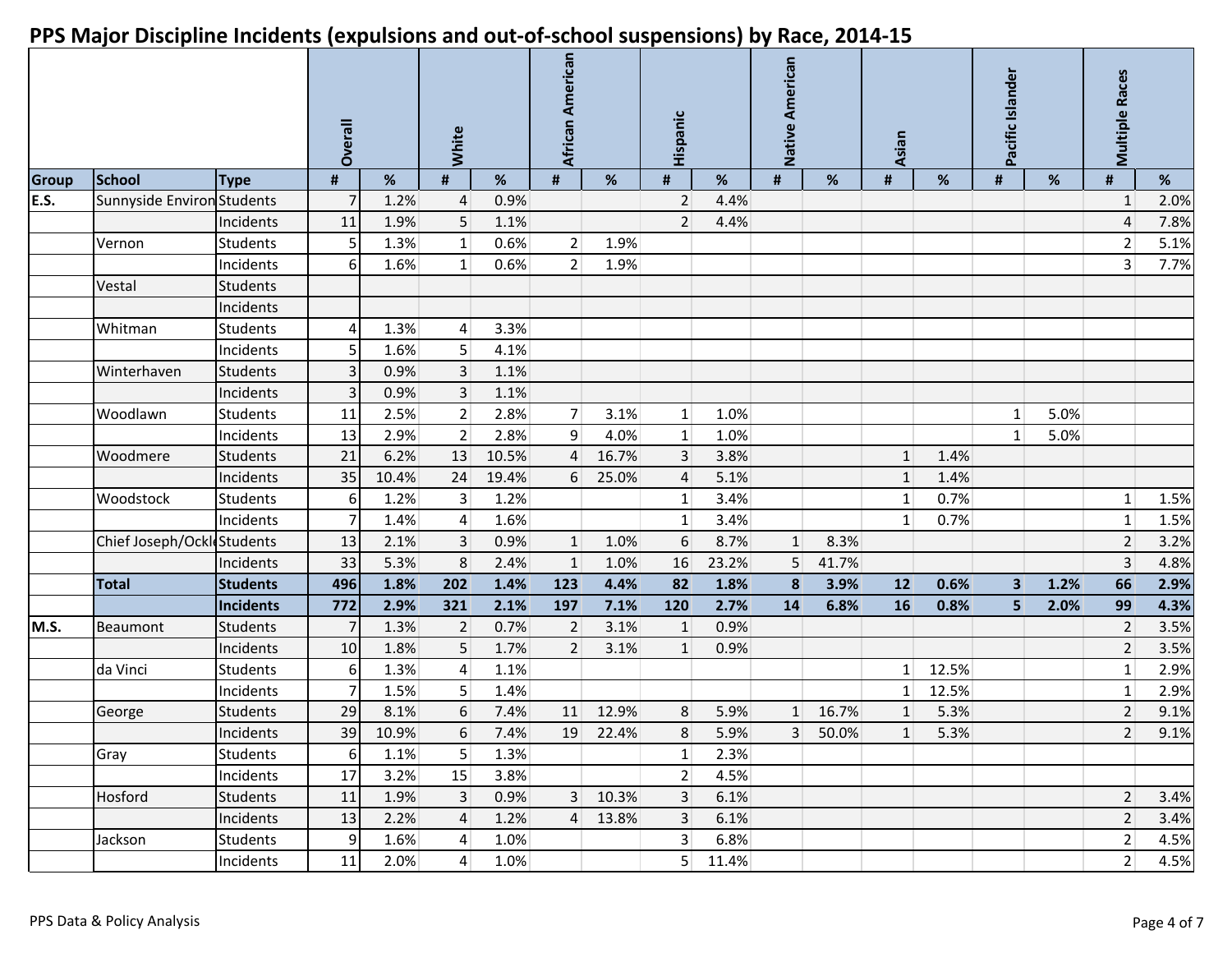|              |               |                  | Overall        |       | White           |      | African American |       | Hispanic         |       | Native American |        | Asian                   |       | Pacific Islander |         | <b>Multiple Races</b> |       |
|--------------|---------------|------------------|----------------|-------|-----------------|------|------------------|-------|------------------|-------|-----------------|--------|-------------------------|-------|------------------|---------|-----------------------|-------|
| <b>Group</b> | <b>School</b> | <b>Type</b>      | #              | %     | #               | %    | #                | %     | #                | %     | #               | $\%$   | $\pmb{\sharp}$          | %     | $\pmb{\sharp}$   | $\%$    | #                     | %     |
| M.S.         | Lane          | <b>Students</b>  | 17             | 3.6%  | 8               | 4.2% | $\overline{2}$   | 5.0%  | 5 <sup>1</sup>   | 4.1%  |                 |        |                         |       |                  |         | 2                     | 6.9%  |
|              |               | Incidents        | 24             | 5.1%  | 9               | 4.8% | $\overline{4}$   | 10.0% | 8 <sup>1</sup>   | 6.6%  |                 |        |                         |       |                  |         | $\overline{3}$        | 10.3% |
|              | Mt Tabor      | Students         | $\overline{7}$ | 1.1%  | $\vert 4 \vert$ | 1.0% |                  |       | 2                | 2.2%  | $1\vert$        | 16.7%  |                         |       |                  |         |                       |       |
|              |               | Incidents        |                | 1.1%  | $\vert 4 \vert$ | 1.0% |                  |       | 2                | 2.2%  | $\mathbf{1}$    | 16.7%  |                         |       |                  |         |                       |       |
|              | Sellwood      | Students         | 10             | 1.8%  | $\overline{4}$  | 0.9% | 1                | 14.3% | $\overline{4}$   | 8.0%  |                 |        | 1 <sup>1</sup>          | 10.0% |                  |         |                       |       |
|              |               | Incidents        | 13             | 2.4%  | 5               | 1.2% | 2 <sup>1</sup>   | 28.6% | 5 <sup>1</sup>   | 10.0% |                 |        | 1 <sup>1</sup>          | 10.0% |                  |         |                       |       |
|              | West Sylvan   | Students         | 4              | 0.4%  | 2               | 0.3% |                  |       | 2 <sup>1</sup>   | 2.7%  |                 |        |                         |       |                  |         |                       |       |
|              |               | Incidents        | 6              | 0.6%  | 3 <sup>2</sup>  | 0.4% |                  |       | 3 <sup>1</sup>   | 4.1%  |                 |        |                         |       |                  |         |                       |       |
|              | <b>Total</b>  | <b>Students</b>  | 106            | 1.9%  | 42              | 1.2% | 19               | 5.8%  | 29               | 3.8%  | 2 <sup>1</sup>  | 4.5%   | 3 <sup>1</sup>          | 0.7%  |                  |         | 11                    | 2.2%  |
|              |               | <b>Incidents</b> | 147            | 2.6%  | 60              | 1.7% | 31               | 9.5%  | 37               | 4.9%  | $\overline{4}$  | 9.1%   | $\overline{\mathbf{3}}$ | 0.7%  |                  |         | 12                    | 2.4%  |
| H.S.         | Benson        | <b>Students</b>  | 40             | 4.6%  | 10 <sup>1</sup> | 3.7% | 17               | 9.1%  | 8 <sup>°</sup>   | 3.6%  |                 |        | $1\vert$                | 0.8%  |                  |         | 4                     | 6.8%  |
|              |               | Incidents        | 54             | 6.1%  | 12              | 4.5% | 23               | 12.4% | $\overline{9}$   | 4.0%  |                 |        | $1\vert$                | 0.8%  |                  |         | 9                     | 15.3% |
|              | Cleveland     | Students         | 28             | 1.8%  | 12              | 1.2% | $\overline{4}$   | 6.1%  | $6 \overline{6}$ | 4.0%  | $\mathbf{1}$    | 5.9%   | 1                       | 0.7%  |                  |         | 4                     | 4.2%  |
|              |               | Incidents        | 36             | 2.4%  | 17              | 1.7% | 5                | 7.6%  | 7 <sup>1</sup>   | 4.6%  | $\mathbf{1}$    | 5.9%   | 1                       | 0.7%  |                  |         | 5                     | 5.2%  |
|              | Franklin      | Students         | 13             | 0.8%  | $\overline{7}$  | 0.9% | 2 <sup>1</sup>   | 2.3%  | 3 <sup>1</sup>   | 1.0%  |                 |        |                         |       |                  |         | $\mathbf{1}$          | 1.3%  |
|              |               | Incidents        | 14             | 0.9%  | 8 <sup>1</sup>  | 1.0% | $\overline{2}$   | 2.3%  | 3 <sup>1</sup>   | 1.0%  |                 |        |                         |       |                  |         | $\mathbf{1}$          | 1.3%  |
|              | Grant         | Students         | 27             | 1.8%  | 12              | 1.2% | 11               | 5.6%  | $\mathbf{3}$     | 2.6%  |                 |        |                         |       |                  |         | $\mathbf{1}$          | 0.8%  |
|              |               | Incidents        | 29             | 1.9%  | 13              | 1.3% | 12               | 6.1%  | 3 <sup>1</sup>   | 2.6%  |                 |        |                         |       |                  |         | $\mathbf{1}$          | 0.8%  |
|              | Jefferson     | <b>Students</b>  | 48             | 9.7%  | 1               | 1.1% | 36               | 12.8% | $\vert 4 \vert$  | 6.5%  | $\ast$          | $\ast$ |                         |       | $1\vert$         | 5.9%    | $5\phantom{.}$        | 16.1% |
|              |               | Incidents        | 70             | 14.2% | 1               | 1.1% | 52               | 18.5% | $6 \mid$         | 9.7%  | $\ast$          | $\ast$ |                         |       | 2                | 11.8%   | 5                     | 16.1% |
|              | Lincoln       | <b>Students</b>  | 20             | 1.3%  | 12              | 1.0% | $\overline{2}$   | 4.3%  | $\overline{2}$   | 1.7%  | $\ast$          | $\ast$ | $1\overline{ }$         | 0.7%  |                  |         | $\overline{2}$        | 2.2%  |
|              |               | Incidents        | 21             | 1.3%  | 13              | 1.1% | 2 <sup>1</sup>   | 4.3%  | 2 <sup>1</sup>   | 1.7%  | $\ast$          | $\ast$ | $\mathbf{1}$            | 0.7%  |                  |         | $\overline{2}$        | 2.2%  |
|              | Madison       | Students         | 36             | 3.3%  | 3 <sup>1</sup>  | 0.8% | 17               | 9.3%  | $\vert 4 \vert$  | 1.6%  | 2 <sup>1</sup>  | 10.0%  | 4                       | 2.2%  | $1\vert$         | 5.0%    | $5\phantom{.0}$       | 6.6%  |
|              |               | Incidents        | 44             | 4.1%  | 3 <sup>1</sup>  | 0.8% | 23               | 12.6% | 5 <sup>1</sup>   | 2.0%  | 2 <sup>1</sup>  | 10.0%  | 5 <sup>1</sup>          | 2.8%  | $\mathbf{1}$     | 5.0%    | 5                     | 6.6%  |
|              | Roosevelt     | <b>Students</b>  | 62             | 6.5%  | 10              | 3.9% | 31               | 15.0% | 17               | 4.9%  |                 |        |                         |       |                  |         | $\sqrt{4}$            | 6.6%  |
|              |               | Incidents        | 83             | 8.8%  | 15              | 5.8% | 41               | 19.9% | 22               | 6.4%  |                 |        |                         |       |                  |         | 5                     | 8.2%  |
|              | Wilson        | <b>Students</b>  | 45             | 3.6%  | 26              | 2.8% | $8 \mid$         | 12.7% | 5 <sup>1</sup>   | 4.5%  |                 |        |                         |       |                  | 1 14.3% | 5 <sup>1</sup>        | 7.0%  |
|              |               | Incidents        | 75             | 6.0%  | 46              | 4.9% | 10 <sup>1</sup>  | 15.9% | 10 <sup>°</sup>  | 8.9%  |                 |        |                         |       | 1                | 14.3%   | 8                     | 11.3% |
|              | <b>Total</b>  | <b>Students</b>  | 317            | 2.9%  | 92              | 1.6% | 127              | 9.7%  | 52               | 3.1%  | 5               | 5.2%   | $7\phantom{.}$          | 0.7%  | $\mathbf{3}$     | 2.8%    | 31                    | 4.5%  |
|              |               | Incidents        | 426            | 3.9%  | 128             | 2.2% | 170              | 12.9% | 67               | 4.0%  | 8               | 8.3%   | 8                       | 0.8%  | 4                | 3.7%    | 41                    | 5.9%  |
| Alt.         | <b>ACCESS</b> | <b>Students</b>  | $\overline{4}$ | 1.3%  | $\vert 4 \vert$ | 1.8% |                  |       |                  |       |                 |        |                         |       |                  |         |                       |       |
|              |               | Incidents        | $6 \mid$       | 2.0%  | 6 <sup>1</sup>  | 2.8% |                  |       |                  |       |                 |        |                         |       |                  |         |                       |       |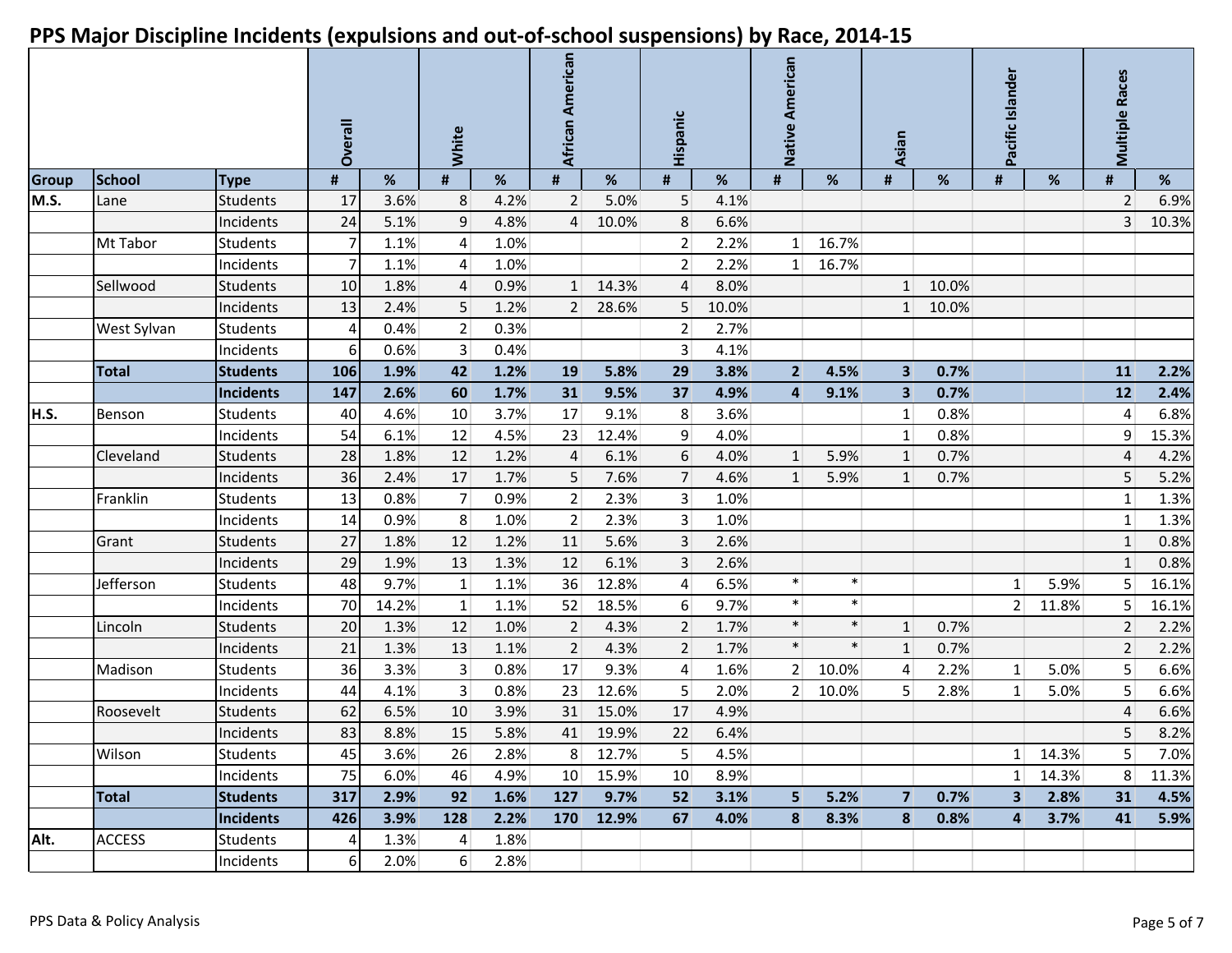|                |                             |                 | Overall        |        | White<br>$\pmb{\sharp}$<br>% |       | African American |           | Hispanic       |           | Native American |   | <b>Asian</b>   |         | Pacific Islander |                  | <b>Multiple Races</b> |           |
|----------------|-----------------------------|-----------------|----------------|--------|------------------------------|-------|------------------|-----------|----------------|-----------|-----------------|---|----------------|---------|------------------|------------------|-----------------------|-----------|
| <b>Group</b>   | School                      | <b>Type</b>     | #              | $\%$   |                              |       | #                | $\%$      | $\pmb{\sharp}$ | %         | #               | % | #              | %       | $\pmb{\sharp}$   | %                | #                     | %         |
| Alt.           | Alliance **                 | <b>Students</b> | 30             | 17.4%  | 17                           | 21.3% | $\overline{9}$   | 31.0%     | $\overline{2}$ | 5.0%      |                 |   |                |         |                  |                  | $\overline{2}$        | 13.3%     |
|                |                             | Incidents       | 45             | 26.2%  | 30                           | 37.5% | 10               | 34.5%     | $\overline{3}$ | 7.5%      |                 |   |                |         |                  |                  | $\overline{2}$        | 13.3%     |
|                | Metro. Learning C Students  |                 | 1              | 0.2%   | $1\vert$                     | 0.3%  |                  |           |                |           |                 |   |                |         |                  |                  |                       |           |
|                |                             | Incidents       | $\mathbf{1}$   | 0.2%   | 1                            | 0.3%  |                  |           |                |           |                 |   |                |         |                  |                  |                       |           |
|                | <b>Total</b>                | <b>Students</b> | 35             | 3.7%   | 22                           | 3.3%  | 9 <sup>1</sup>   | 17.6%     | 2 <sup>1</sup> | 1.9%      |                 |   |                |         |                  |                  | $\overline{2}$        | 3.4%      |
|                |                             | Incidents       | 53             | 5.6%   | 37                           | 5.6%  | 11               | 21.6%     | 3 <sup>1</sup> | 2.9%      |                 |   |                |         |                  |                  | $\overline{2}$        | 3.4%      |
| Sp.Ed.         | CTC **                      | Students        | 1              | 0.7%   |                              |       | $1\overline{ }$  | 4.5%      |                |           |                 |   |                |         |                  |                  |                       |           |
|                |                             | Incidents       | -1             | 0.7%   |                              |       | $1\vert$         | 4.5%      |                |           |                 |   |                |         |                  |                  |                       |           |
|                | PPS Pioneer ProgriStudents  |                 | 66             | 55.5%  | 26                           | 41.3% | 25               | 80.6%     | 7 <sup>1</sup> | 50.0%     |                 |   | $\ast$         | $\ast$  |                  |                  | 7 <sup>1</sup>        | 77.8%     |
|                |                             | Incidents       | 143            | 120.2% | 62                           | 98.4% |                  | 51 164.5% |                | 15 107.1% |                 |   | $\ast$         | $\ast$  |                  |                  |                       | 12 133.3% |
|                | <b>Total</b>                | <b>Students</b> | 67             | 25.2%  | 26                           | 16.3% | 26               | 49.1%     | $7^{\circ}$    | 25.9%     |                 |   | 1 <sup>1</sup> | 12.5%   |                  |                  | $\overline{7}$        | 58.3%     |
|                |                             | Incidents       | 144            | 54.1%  | 62                           | 38.8% | 52               | 98.1%     | 15             | 55.6%     |                 |   |                | 3 37.5% |                  |                  |                       | 12 100.0% |
| <b>Charter</b> | <b>Arthur Academy</b>       | <b>Students</b> | 13             | 7.4%   | 11                           | 9.9%  | $\ast$           | $\ast$    |                |           |                 |   |                |         |                  |                  | $\mathbf{1}$          | 3.8%      |
|                |                             | Incidents       | 14             | 8.0%   | 12                           | 10.8% | $\ast$           | $\ast$    |                |           |                 |   |                |         |                  |                  | $\mathbf{1}$          | 3.8%      |
|                | Cm2 Opal School             | Students        | $\overline{2}$ | 2.3%   | $\overline{2}$               | 3.1%  |                  |           |                |           |                 |   |                |         |                  |                  |                       |           |
|                |                             | Incidents       | 4              | 4.5%   | $\mathbf{4}$                 | 6.3%  |                  |           |                |           |                 |   |                |         |                  |                  |                       |           |
|                | <b>Emerson School</b>       | <b>Students</b> |                |        |                              |       |                  |           |                |           |                 |   |                |         |                  |                  |                       |           |
|                |                             | Incidents       |                |        |                              |       |                  |           |                |           |                 |   |                |         |                  |                  |                       |           |
|                | Le Monde                    | <b>Students</b> | $\mathbf{1}$   | 0.6%   | 1 <sup>1</sup>               | 0.8%  |                  |           |                |           |                 |   |                |         |                  |                  |                       |           |
|                |                             | Incidents       | $\mathbf{1}$   | 0.6%   | 1                            | 0.8%  |                  |           |                |           |                 |   |                |         |                  |                  |                       |           |
|                | LEP Charter H.S.            | <b>Students</b> | 31             | 13.7%  | 17                           | 16.5% | 10               | 41.7%     | 2 <sup>1</sup> | 2.9%      |                 |   |                |         |                  |                  | $\overline{2}$        | 8.7%      |
|                |                             | Incidents       | 47             | 20.7%  | 27                           | 26.2% | 13               | 54.2%     | $\overline{4}$ | 5.8%      |                 |   |                |         |                  |                  | $\overline{3}$        | 13.0%     |
|                | Portland Village SoStudents |                 | 4              | 1.0%   | 4                            | 1.2%  |                  |           |                |           |                 |   |                |         |                  |                  |                       |           |
|                |                             | Incidents       | 4              | 1.0%   | $\overline{4}$               | 1.2%  |                  |           |                |           |                 |   |                |         |                  |                  |                       |           |
|                | Self Enhancement Students   |                 | 15             | 11.1%  |                              |       | 12               | 11.3%     | $1 \vert$      | 14.3%     |                 |   |                |         |                  |                  | $\overline{2}$        | 11.1%     |
|                |                             | Incidents       | 19             | 14.1%  |                              |       | 15               | 14.2%     | 2              | 28.6%     |                 |   |                |         |                  |                  |                       | 2 11.1%   |
|                | Trillium                    | <b>Students</b> | 91             | 2.4%   | 5 <sup>1</sup>               | 1.7%  | 2 <sup>2</sup>   | 11.8%     | 1 <sup>1</sup> | 4.8%      |                 |   |                |         | $\ast$           | $\ast$           |                       |           |
|                |                             | Incidents       | 11             | 3.0%   | 5 <sup>1</sup>               | 1.7%  |                  | 2 11.8%   | 2 <sup>1</sup> | 9.5%      |                 |   |                |         | $\ast$           | $\ast$           |                       |           |
|                | <b>Kairos PDX</b>           | <b>Students</b> | $\mathbf{1}$   | 2.1%   |                              |       |                  |           | 1              | 14.3%     |                 |   |                |         |                  |                  |                       |           |
|                |                             | Incidents       | $\mathbf{1}$   | 2.1%   |                              |       |                  |           | 1              | 14.3%     |                 |   |                |         |                  |                  |                       |           |
|                | <b>Total</b>                | <b>Students</b> | 76             | 4.3%   | 40                           | 3.6%  |                  | 25 12.5%  | 5 <sup>1</sup> | 2.6%      |                 |   |                |         |                  | $1 \quad 11.1\%$ | 5                     | 2.7%      |
|                |                             | Incidents       | 101            | 5.7%   | 53                           | 4.7%  |                  | 31 15.5%  | 9 <sup>1</sup> | 4.7%      |                 |   |                |         |                  | 2 22.2%          | 6                     | 3.2%      |